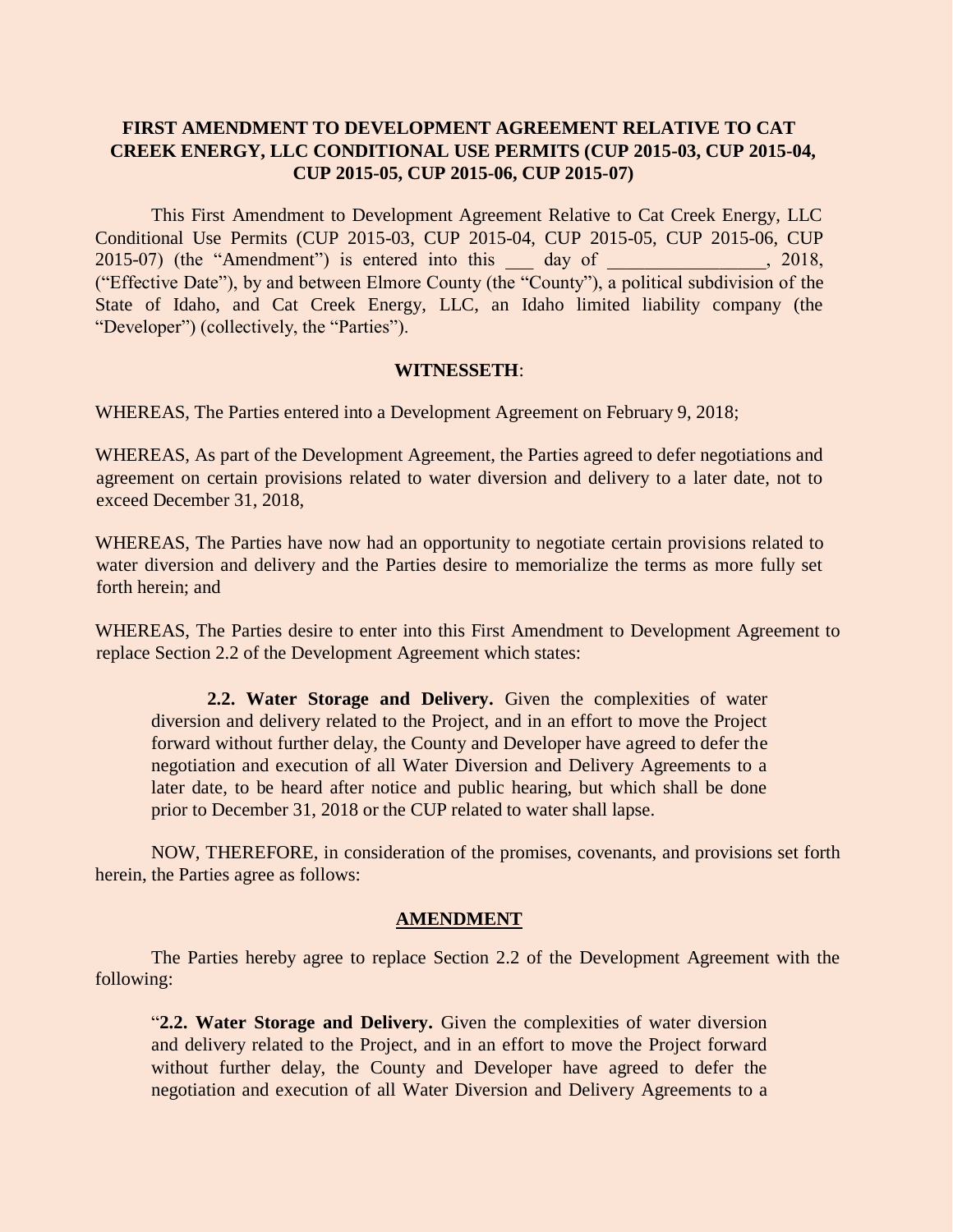later date, to be heard after notice and public hearing, but which shall be done prior to June 30, 2019 or the CUP related to water (CUP 2015-04) shall lapse."

ALL OTHER PROVISIONS OF THE DEVELOPMENT AGREEMENT SHALL REMAIN IN FULL FORCE AND EFFECT.

[SIGNATURES TO FOLLOW]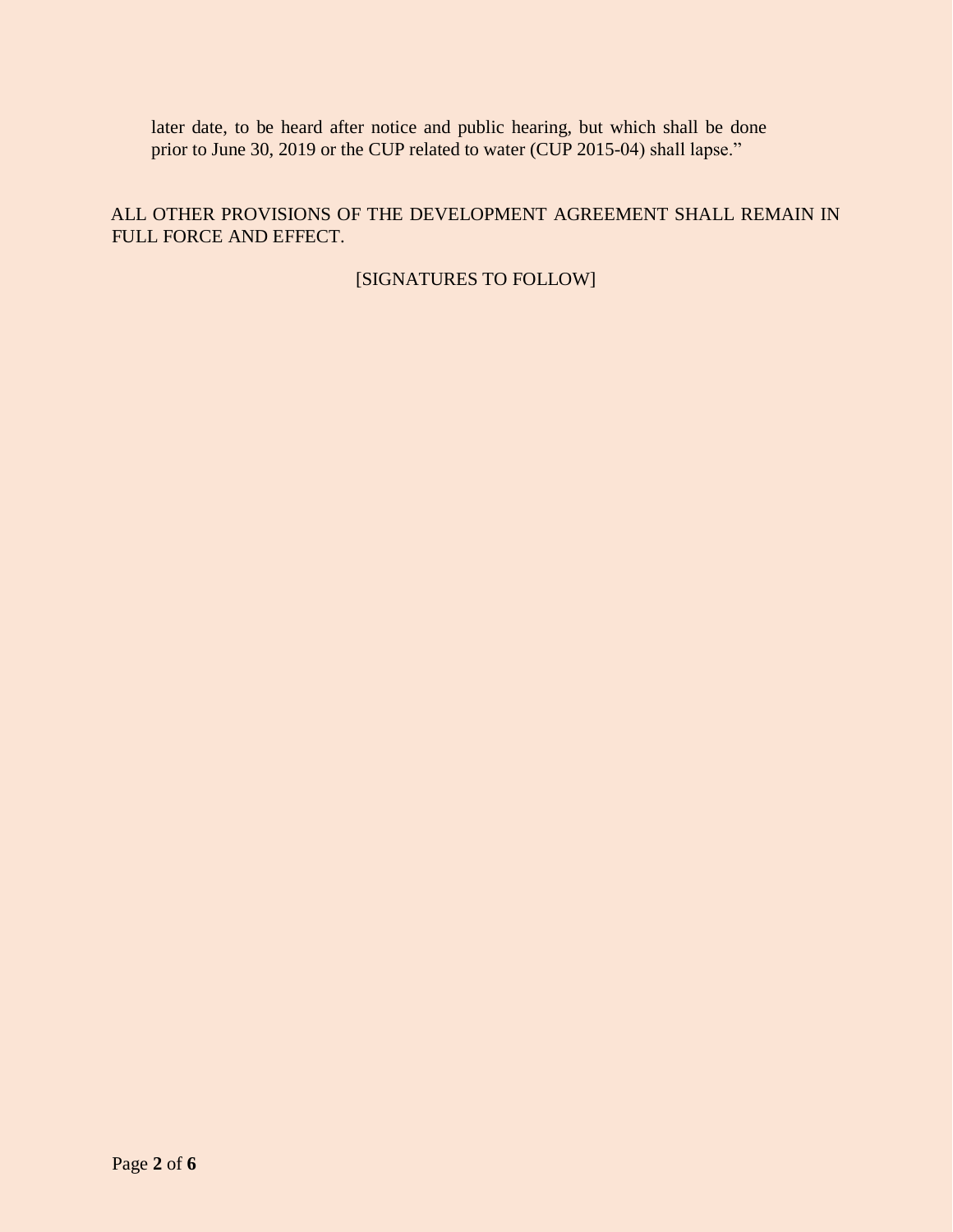IN WITNESS WHEREOF, this Amendment has been executed by the Parties hereto on the day and year first above written.

ELMORE COUNTY:

Board of Elmore County Commissioners

By: Wesley R. Wootan, Commissioner

By: Franklin L. Corbus, Commissioner

ATTEST:

Barbara Steele, Elmore County Clerk

STATE OF IDAHO )

) ss. County of Elmore (b)

On the \_\_\_\_ day of \_\_\_\_\_\_\_\_\_, 2018, before me, \_\_\_\_\_\_\_\_\_\_\_\_, a Notary Public in and for said state, personally appeared WESLEY R. WOOTAN, Commissioner of **Elmore County**, a political subdivision of the State of Idaho, the county that executed the foregoing instrument, who duly acknowledged to me that such county executed the same.

IN WITNESS WHEREOF, I have hereunto set my hand and affixed my official seal the day and year first above written.

> NOTARY PUBLIC for Idaho Residing at , Idaho My commission expires: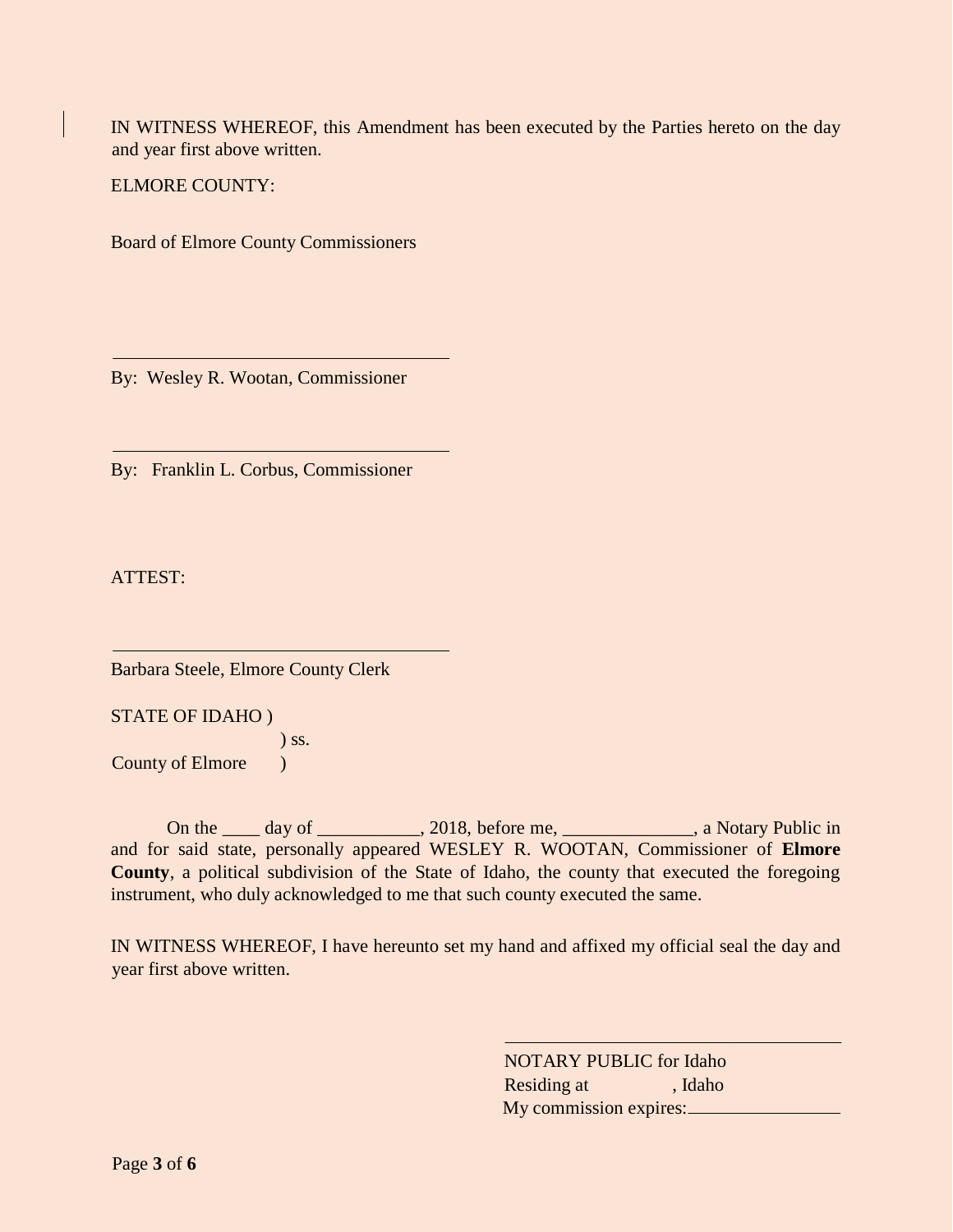| <b>STATE OF IDAHO</b>   |         |
|-------------------------|---------|
|                         | $)$ SS. |
| <b>County of Elmore</b> |         |

On the \_\_\_\_ day of \_\_\_\_\_\_\_\_\_\_\_\_\_\_\_\_\_, 2018, before me, \_\_\_\_\_\_\_\_\_\_\_\_, a Notary Public in and for said state, personally appeared FRANKLIN L. CORBUS, Commissioner of **Elmore County**, a political subdivision of the State of Idaho, the county that executed the foregoing instrument, who duly acknowledged to me that such county executed the same.

IN WITNESS WHEREOF, I have hereunto set my hand and affixed my official seal the day and year first above written.

> NOTARY PUBLIC for Idaho Residing at Idaho My commission expires:

STATE OF IDAHO )

) ss.

County of Elmore (1)

On the \_\_\_\_ day of \_\_\_\_\_\_\_\_\_\_, 2018, before me, \_\_\_\_\_\_\_\_\_\_\_\_\_, a Notary Public in and for said state, personally appeared BARBARA STEELE, the Clerk of **Elmore County**, a political subdivision of the State of Idaho, the county that executed the foregoing instrument, who duly acknowledged to me that such county executed the same.

IN WITNESS WHEREOF, I have hereunto set my hand and affixed my official seal the day and year first above written.

> NOTARY PUBLIC for Idaho Residing at , Idaho My commission expires: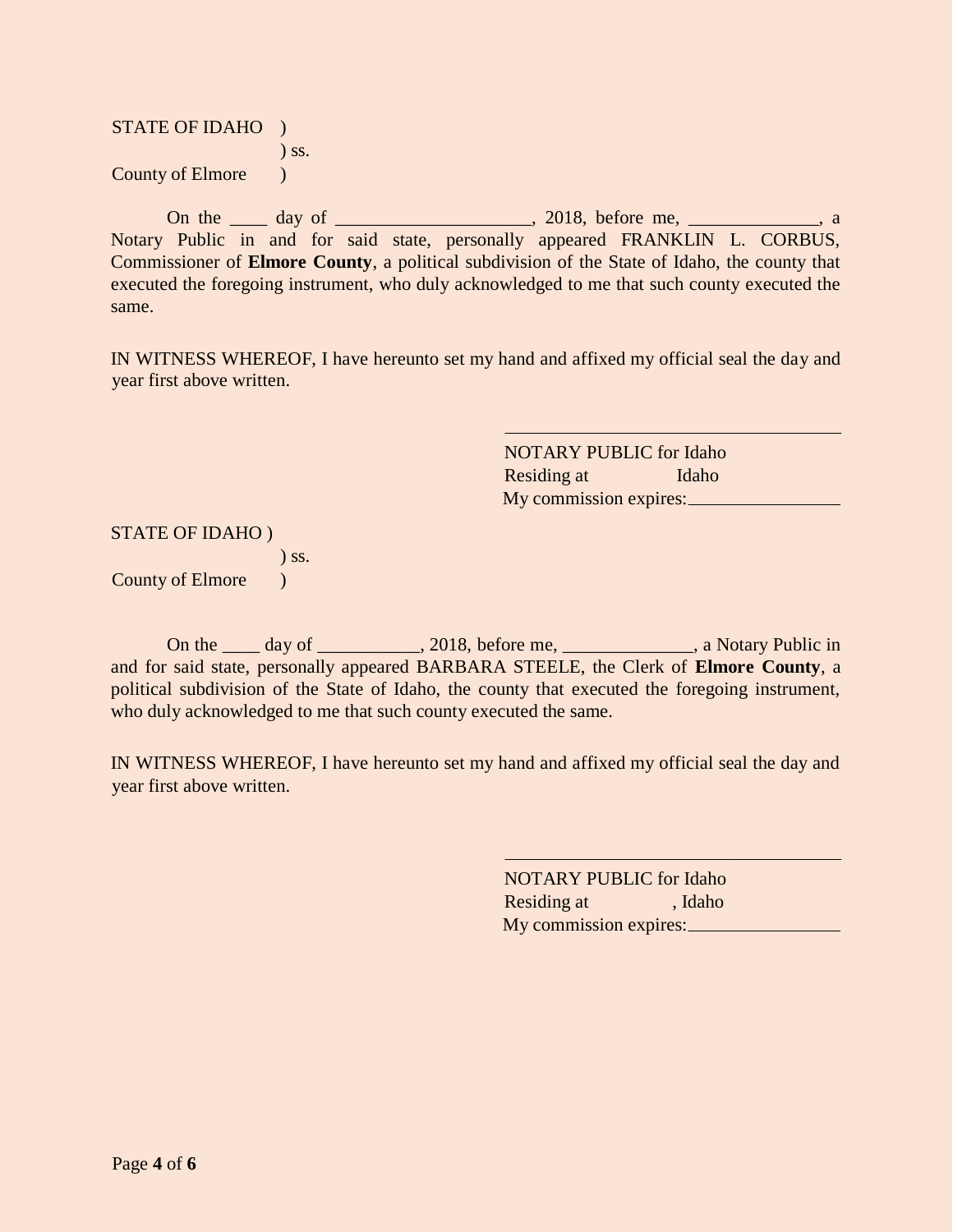IN WITNESS WHEREOF, this Agreement has been executed by the Parties hereto on the day and year first above written.

CAT CREEK ENERGY, LLC an Idaho limited liability company

By: John Faulkner Its: Manager

STATE OF IDAHO )

) ss.

County of Elmore (1)

On this <u>example of  $\frac{1}{2}$ </u> day of  $\frac{1}{2}$  , in the year 2018, before me, a Notary Public in and for the State of Idaho, personally appeared John Faulkner, known or identified to me to be the Manager of the limited liability company that executed the instrument or the person who executed the instrument on behalf of said limited liability company, and acknowledged to me that such limited liability company executed the same.

IN WITNESS WHEREOF, I have hereunto set my hand and affixed my official seal the day and year first above written.

> NOTARY PUBLIC for Idaho Residing at , Idaho My commission expires:

Landowners:

The undersigned, each as an owner of the Land, hereby acknowledges and agrees to the terms of this Agreement and in order to receive the benefits of this Agreement, agrees to assume all obligations of Developer under this Agreement on any Transfer and Assignment.

**Sawtooth Grazing Association, Inc. An Idaho corporation**

**\_\_\_\_\_\_\_\_\_\_\_\_\_\_\_\_\_\_\_\_\_\_\_\_\_\_\_\_\_\_\_\_\_\_\_\_**